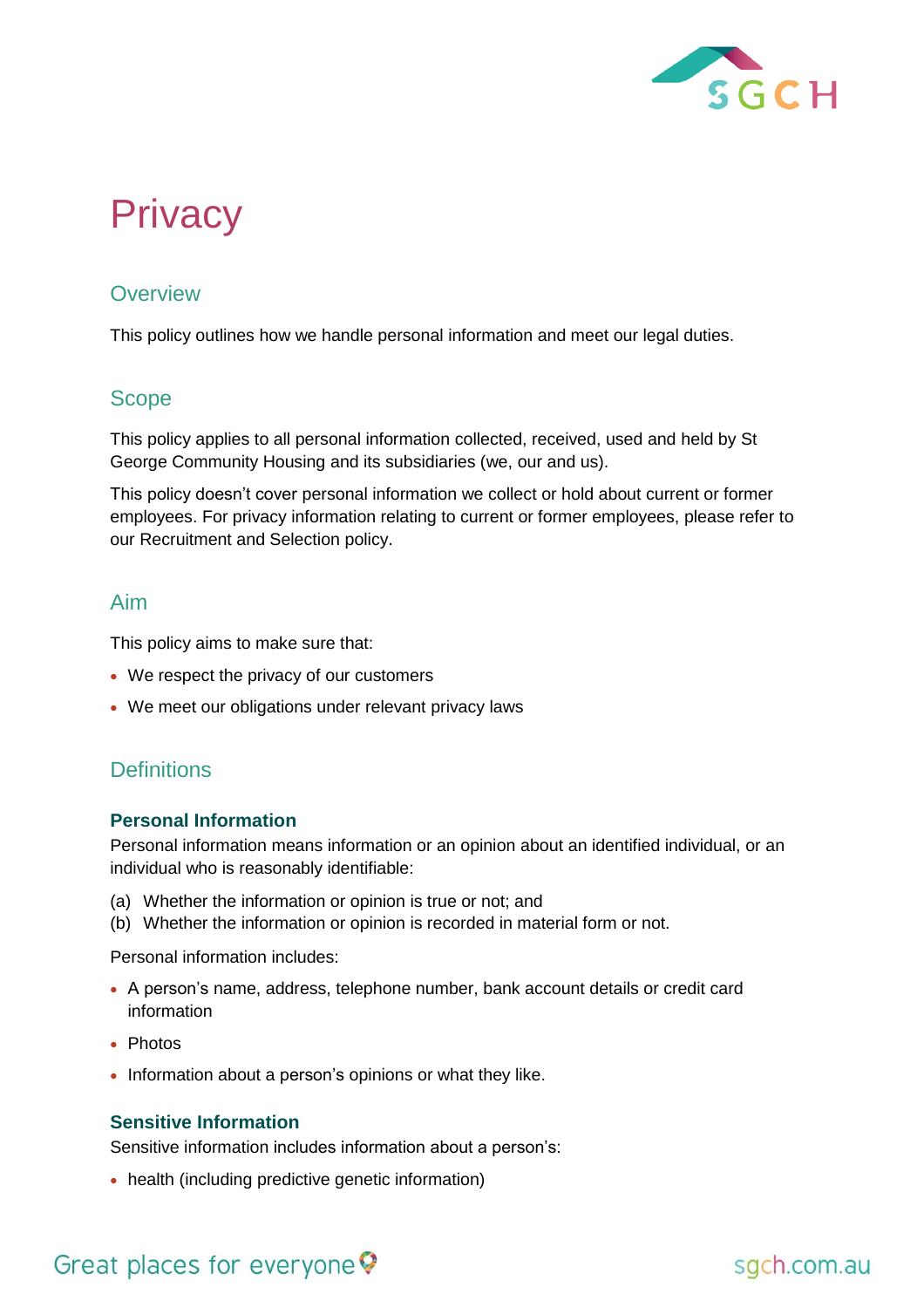- racial or ethnic origin
- political opinions
- membership of a political association, professional or trade association or trade union
- religious beliefs or affiliations
- philosophical beliefs
- sexual orientation or practices
- criminal record
- biometric information that is to be used for certain purposes
- biometric templates

## Types of information collected and held

We might collect and hold personal and sensitive information about a person including their name, postal, residential and email address, gender, date of birth, nationality, language spoken, education and qualifications, bank account details, proof of identity, photographs, health or medical information and emergency contact details.

We might also collect, use or disclose government related identifiers, such as a drivers licence or Centrelink Reference Number (CRN), where we need the information for our functions or activities.

## Collection of personal information

We might collect personal information and sensitive information in the following circumstances:

- When it is reasonably necessary for one or more of our functions or activities
- When it is required or authorised by an Australian law or a court/tribunal order
- When a permitted general or health situation exists.

Our functions or activities may include but are not limited to:

- Delivery of products/services
- Service improvement
- Employment related functions for potential employees

Where possible, we will collect personal information about a person from the person.

We might collect personal and/or sensitive information from a person when they:

- Fill out a form
- Call us
- Email us

# Great places for everyone  $\heartsuit$

sgch.com.au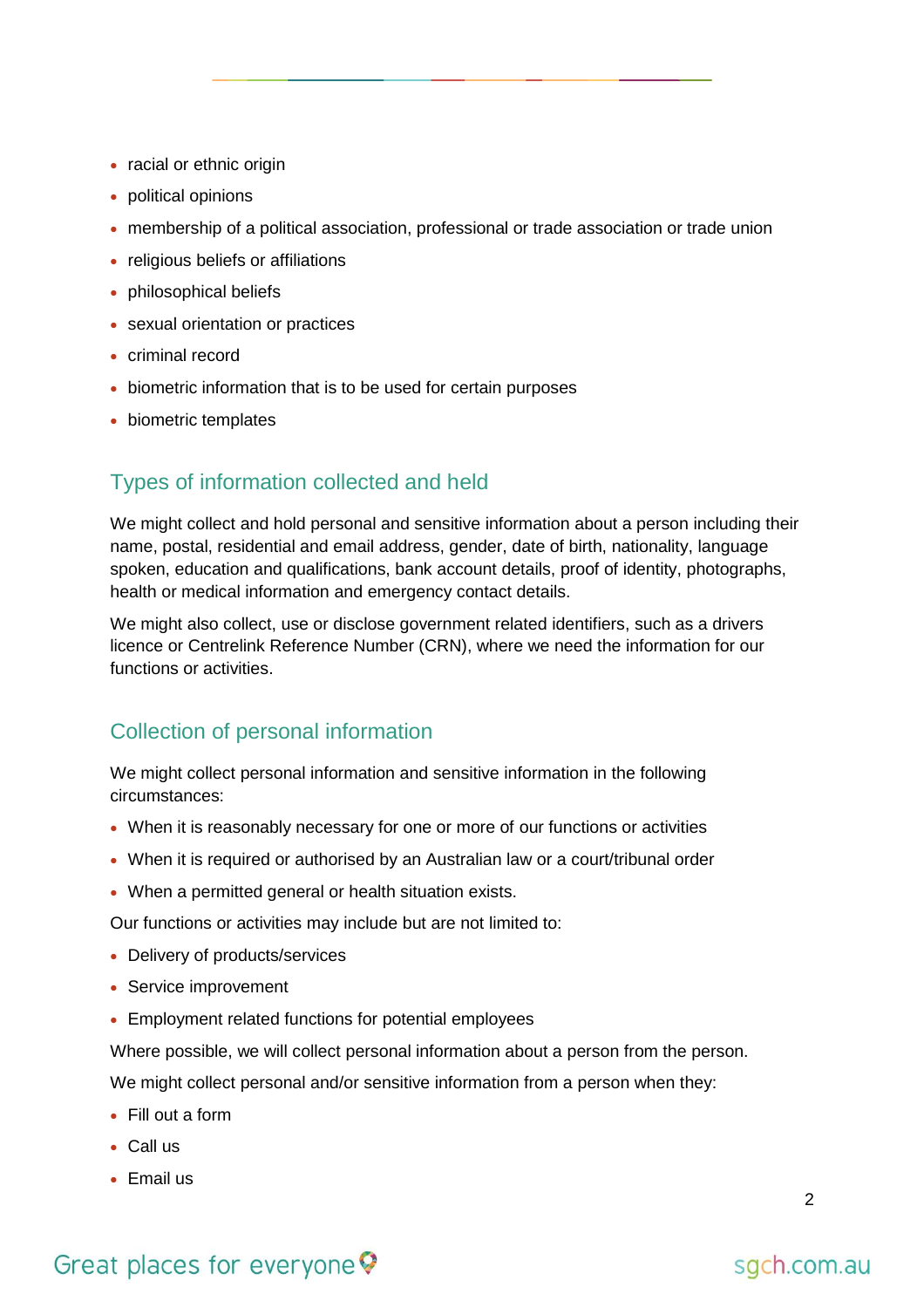- Visit our website
- See us in person

Where it is practicable and legal, we will let people remain anonymous or use a pseudonym in their interactions with us. We will tell a person if we cannot let them remain anonymous or use a pseudonym.

#### Use and disclosure

We will only use or disclose personal information that we hold for the purpose which we collected it for (the primary purpose), or for a related purpose (or a directly related purpose for sensitive information), unless:

- The person has given us permission to use or disclose it for another (secondary) purpose
- The person would reasonably expect us to use or disclose the information for another (secondary) purpose
- The use or disclosure is required or permitted under Australian law or by a court or tribunal order
- We reasonably believe that use or disclosure is reasonably necessary for enforcement related activities
- We reasonably believe that use or disclosure is needed to reduce or prevent a serious threat to the life, health or safety of any person, or to public health or safety
- For any other legal purpose.

Where possible, we will check that personal information is accurate before we disclose it.

We will only disclose personal information about an individual to the police or another enforcement body if it is reasonably necessary for enforcement related activities or if information is requested under the Record of Understanding. Enforcement related activities include the prevention, detection, investigation and prosecution or punishment of criminal offences and intelligence gathering activities. Refer to the Record of Understanding (Police) policy for further details. If we use or disclose information for enforcement related activities, we will make a note in the relevant record, unless a law prohibits us from making such a note.

If we do direct marketing, we will comply with the *Privacy Act 1988* (Cth) and any other relevant laws or regulations.

#### Storage and protection of personal information

We store personal information in both hard copy and electronic form. We will take all reasonable steps to make sure that personal information is stored securely and is protected from misuse, interference or loss and unauthorised access, modification or disclosure. If information we hold is part of an eligible data breach, we will meet our obligations under the Notifiable Data Breaches Scheme.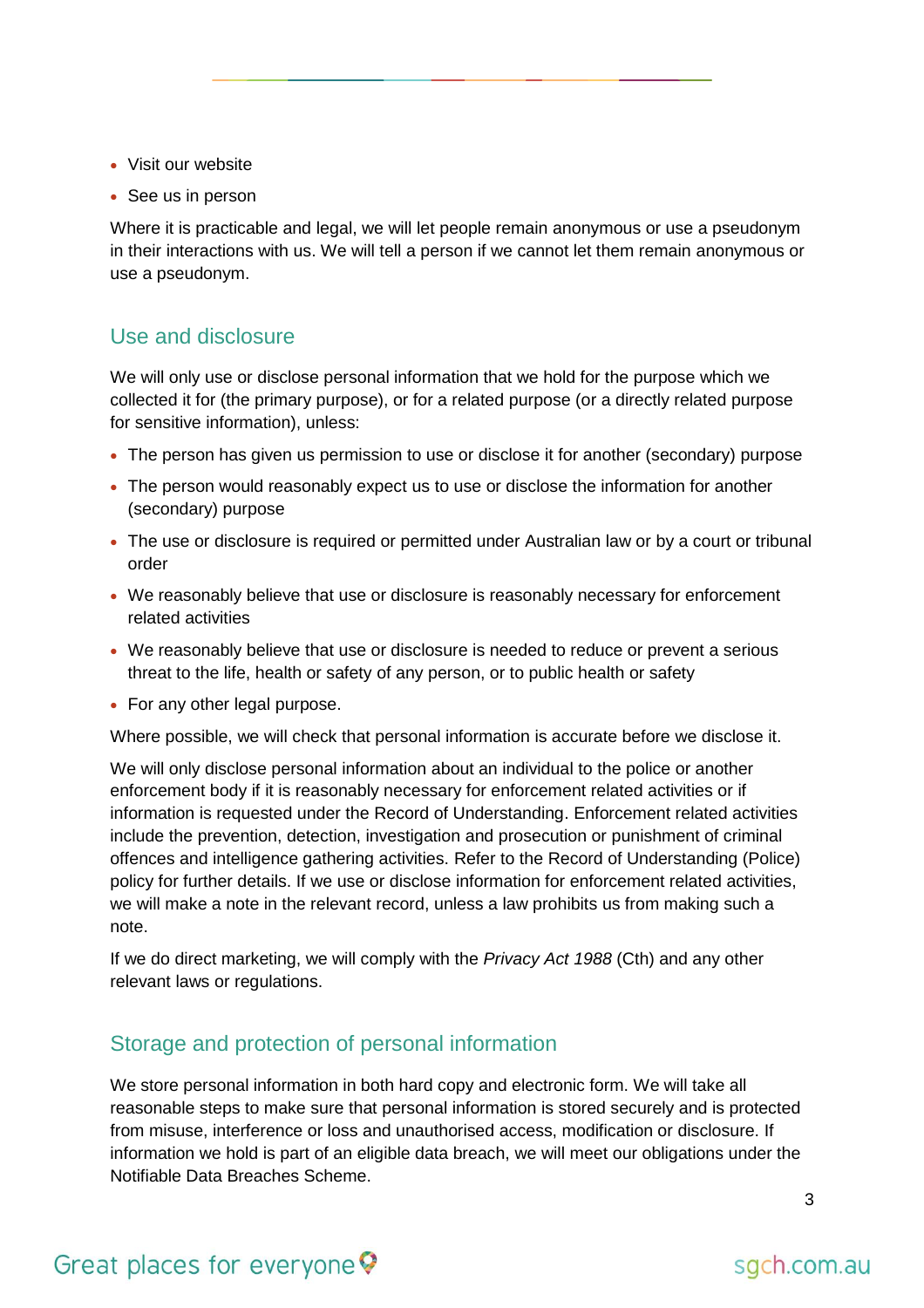Some personal information we hold electronically might be stored overseas using cloud computing or other electronic storage services. Where we store personal information overseas, we will comply with legal requirements.

If we hold personal information about an individual and we don't need the information anymore or we aren't legally required or authorised to keep the information, we will take all reasonable steps to destroy or de-identify the information.

# Integrity of personal information

We will take all reasonable steps to make sure the personal information that we collect, use and disclose is accurate, up to date, complete and relevant.

If we are satisfied that the personal information that we hold, use or disclose is inaccurate, out of date, incomplete, irrelevant or misleading or the person who the information is about asks us to correct the information, we will take all reasonable steps to make sure that the information is corrected within a reasonable time.

If a person thinks that personal information we hold about them is incorrect they can ask us to correct the information. These requests must be made in writing. We may ask the person to provide evidence to support the request.

If we aren't satisfied that the personal information should be changed, we will provide the person with a written notice explaining the reasons for our decision and how they can make a complaint if they aren't happy with our decision. If we refuse a request to change personal information, the person can ask us to attach a statement to the record stating that the information is inaccurate, out-of-date, incomplete, irrelevant, or misleading.

When a person asks us to attach a statement to their record, we will consider the following:

- Whether content in a statement is irrelevant, defamatory, offensive, abusive or breaching another person's privacy.
- The length of the statement.

If it is unreasonable to associate the statement provided because it is too long or because of the content of the statement, we will give the person a chance to revise the statement.

## Access to personal information

A person can request access to personal information that we hold about them. However, there may be circumstances when we will refuse these requests. These circumstances include when:

- We believe that giving access would pose a serious threat to the life, health or safety of any person, or to public health or public safety
- Giving access would have an unreasonable impact upon the privacy of other people
- The request for access is frivolous or vexatious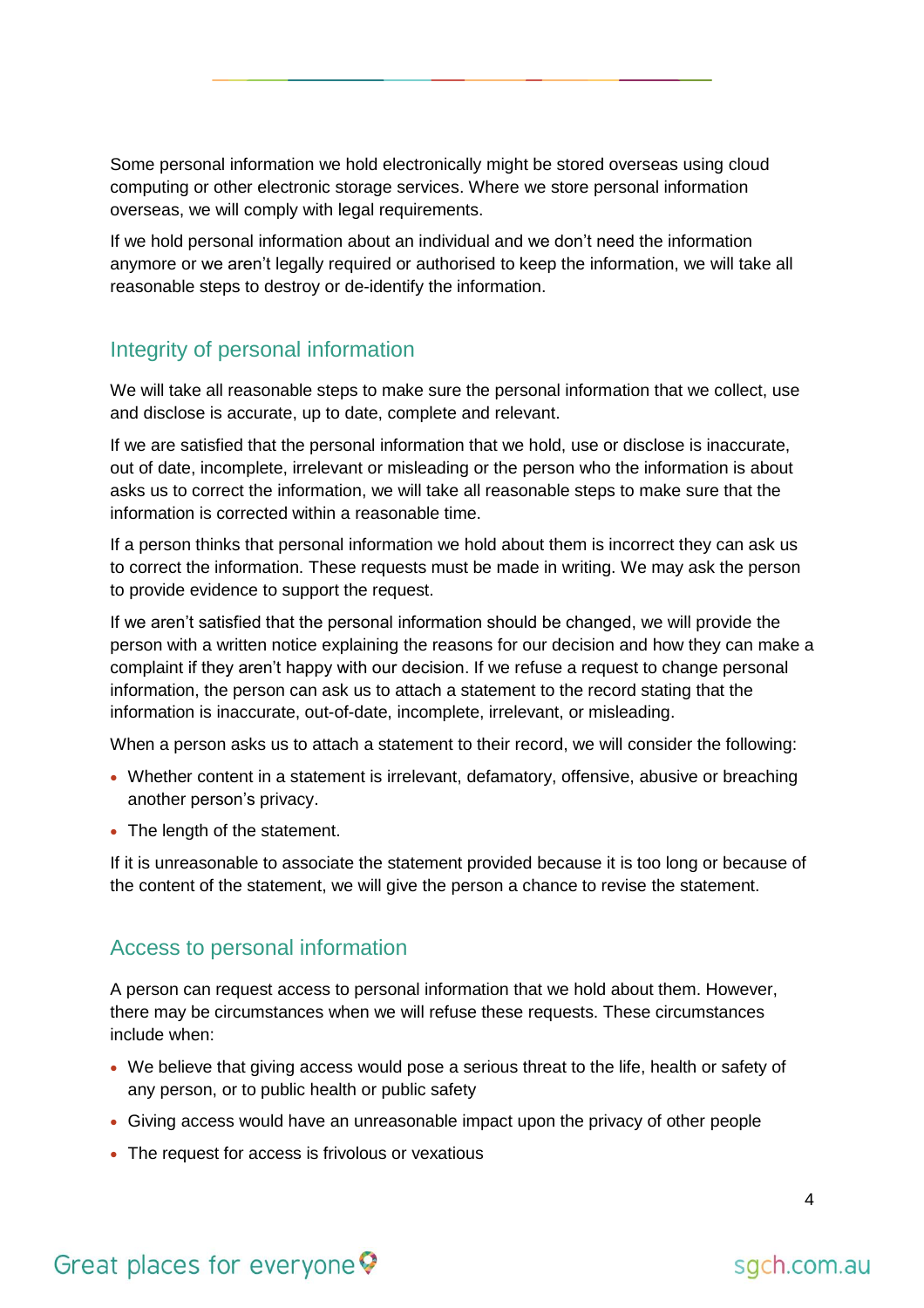- The information relates to existing or anticipated legal proceedings between us and the person, and it wouldn't be accessible by the process of discovery in those proceedings
- Giving access would reveal our intentions in relation to negotiations with the person and would impact those negotiations
- Giving access would be unlawful
- Denying access is required or authorised by or under an Australian law or a court or tribunal order
- We have reason to suspect that unlawful activity, or misconduct of a serious nature, that relates to our functions or activities has been, is being or may be engaged in and giving access would likely impact action in relation to the matter; or
- Giving access would be likely to impact one or more enforcement related activities conducted by, or on behalf of, an enforcement body; or
- Giving access would reveal evaluative information generated by us about a commercially sensitive decision-making process.

We will respond to requests for access within a reasonable time. If we agree to providing access, we will usually give access in the way they requested. If we can't give access, for one of the above reasons or because we can't give the person access in the way they requested, we will try to provide access that meets the needs of the person and us.

We might charge a person a reasonable fee for accessing their personal information. We will tell the person about any charges when we approve their request.

If we refuse a request for access, we advise the person in writing and will explain the reasons for our decision and what the person can do if they aren't happy with our decision.

#### Privacy and our website

We might use 'cookies' to collect data to help us to manage our website and improve our online services. 'Cookies' are small files placed on your computer when you visit a website. 'Cookies' capture how often you visit pages and other data about browsing preferences. 'Cookies' are not used to identify people but can help us to provide a more personalised online experience. Users can configure their browsers to manage, accept or reject cookies.

Our website might also contain links to other sites. Because these websites are not subject to our policies and privacy standards, we cannot guarantee the privacy practices of the websites. We encourage users to read and understand the privacy policy of those websites before using them.

## Resolving privacy issues and further information

We are committed to working with people to resolve any issues or concerns about privacy.

Anyone who feels that they have been affected by a decision made under this policy has a right to appeal the decision.